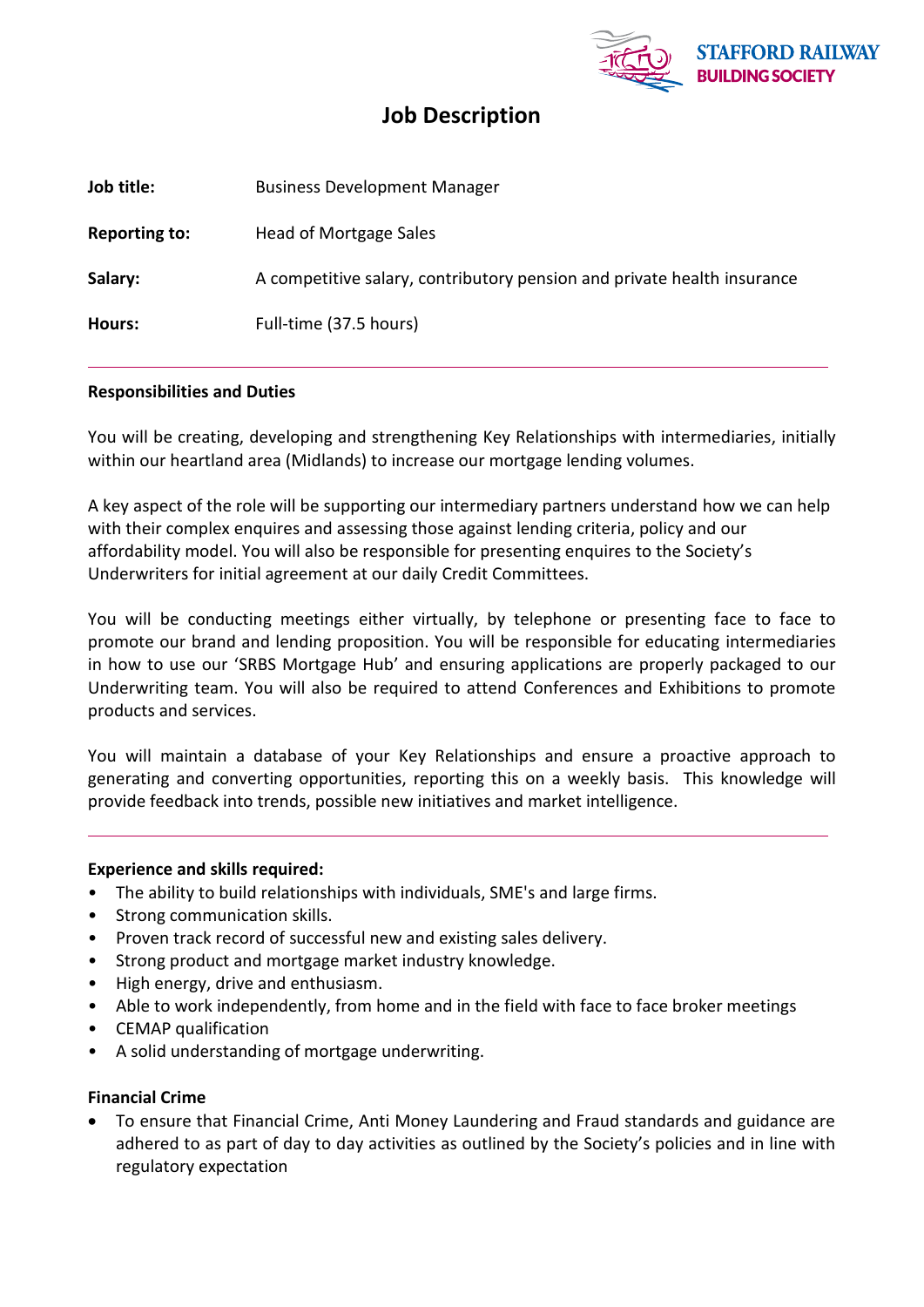### **Data Protection**

 To ensure that Data Protection policy, standards and guidance are adhered to as part of day to day activities as outlined by the Society's policies and in line with regulatory expectation

### **Training**

- Adhere to the Society's Training and Competency Policy including maintaining of self-study, attend industry training and internal CBT training modules.
- Maintain competency as required under Certification Staff obligations

## **Conduct Rules**

Adhere to Individual Conduct Rules as prescribed by the FCA and PRA

#### **Risk Management**

 To take personal responsibility and escalate any incidents or risk events when they are identified.

#### **Person Specification**

Academic/Professional/Trades Qualifications

| Essential | <b>Desirable</b> |
|-----------|------------------|
| CeMAP     |                  |
|           |                  |

#### Work Experience and Skills

| <b>Essential</b>                              | <b>Desirable</b> |
|-----------------------------------------------|------------------|
| Previous Business Development Management      |                  |
| experience within the mortgage industry       |                  |
| Knowledge of appropriate legislation,         |                  |
| regulations and guidance within financial     |                  |
| services industry                             |                  |
| Ability to prioritise and work under pressure |                  |
|                                               |                  |

# Personal Characteristics

| <b>Essential</b>                           | <b>Desirable</b> |
|--------------------------------------------|------------------|
| Proactive                                  |                  |
| Excellent written and verbal communication |                  |
| skills                                     |                  |
| Attention to detail                        |                  |
| Full UK driving license                    |                  |